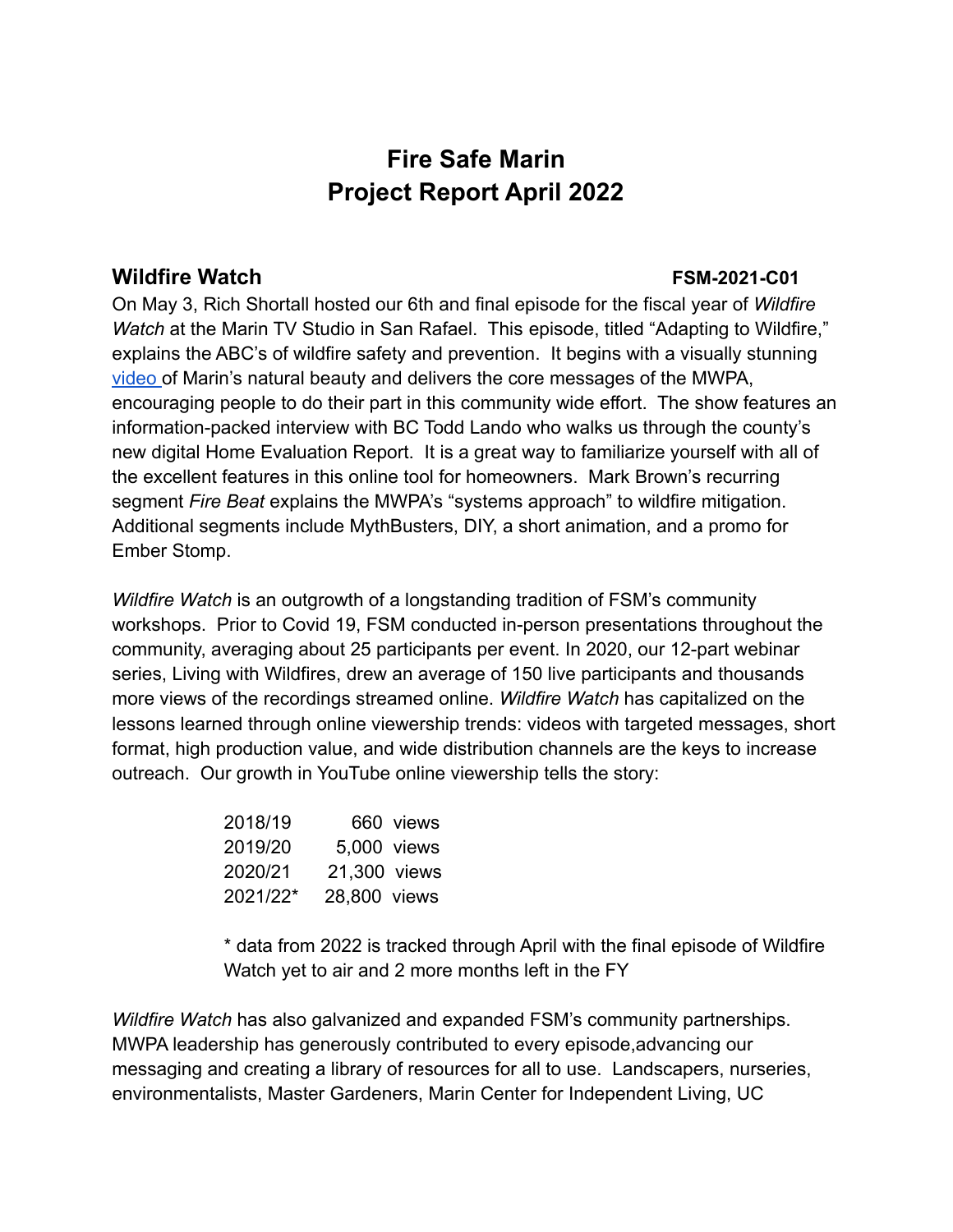Extension, insurance providers and advocates, home contractors, realtors, arborists, elected officials, schools and residents have all joined the effort.

During the 2022/23 FY, we will produce *Wildfire Watch* shows as "specials" rather than bimonthly episodes. The shows will focus on immediate wildfire threats, urgent messages, and the need to offer timely advice to our community. We plan to add opportunities for audience participation in future shows. FSM will continue to produce popular recurring segments such as Mythbusters and DIY on a regular basis. These segments will be distributed on YouTube and through our social media channels. Channel 30 will continue to broadcast all of our short segments as fillers between their programming at no cost.

# **Community Wildfire Protection Workshops (1 in each zone) FSM-2021-C02**

The five spring workshops will be held as interactive webinars on June 7,8 and 9. Representatives from each MWPA zone will showcase wildfire prevention projects that have been undertaken in the last year. These half-hour webinars will also give residents a chance to ask questions of their local fire departments. We intend to edit these recordings to create a highlight reel with additional content from Mark Brown featuring the many successful projects completed or undertaken with MWPA funding.

## **Wildfire Safety Festival: Ember Stomp! FSM-2021-C03**

Ember Stomp will be Marin's first-ever wildfire prevention festival at the Marin Center on May 28 from 11am-5pm. Over 40 organizations will be actively participating. There are major fire safety exhibits, kids games, music and food. The event has been highly publicized and we are optimistic that we will have a large turnout.

We strongly encourage all MWPA representatives to attend so that we can introduce you to the audience at approximately 1:30pm.

## **Landscape Professionals Wildfire Education FSM-2021-C04**

We continue to partner with the Northern California Landscape Contractors to develop new wildfire training materials for their membership. NCLA has proposed sharing our training program with Cal Fire as an exemplary self-paced resource that can scale to meet large audiences.

In addition, with assistance from Southern Marin Fire, we are interested in providing information and training to nurseries related to wildfire safety. We have begun work with West End Nursery in San Rafael.

**Home Hardening Professionals Wildfire Education FSM-2021-C05**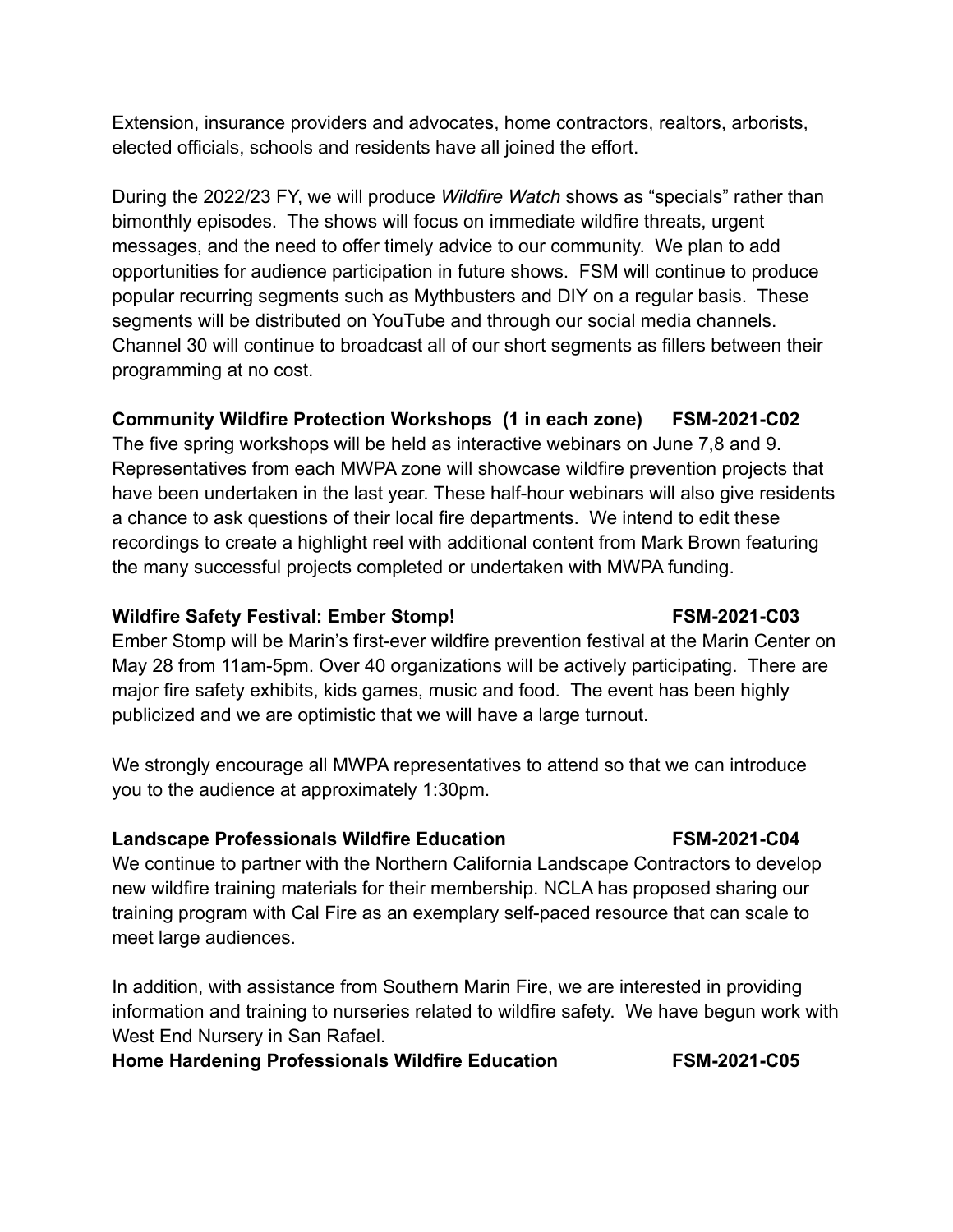We are working with the international non-profit called "All Hands and Hearts" to provide home hardening training to their volunteers. All Hands and Hearts is currently doing vegetation management work in Butte County and wants to add home hardening services.

We have identified a home in Marin that needs significant wildfire safety work to demonstrate home hardening techniques. Fire Farms (home hardening contractor) and All Hands and Hearts will begin work on this home in mid June. This project will be filmed.

## **Prepare & distribute educational materials FSM-2021-C06**

January, February and March are typically the time of year when interest in wildfire education is at its lowest point. During these 3 months Fire Safe Marin had over 148,000 views of our material across all channels (website, youtube, facebook, twitter, instagram, newsletter).

FSM has created a new one page handout for homeowners as a guide for backyard bird surveys. After printing is complete, the handout will be available on our website and for distribution.

Adapt campaign materials continue to be regularly distributed to all MWPA agencies and our many partners. Please encourage your agencies to amplify the messaging. Several MWPA member agencies are doing an excellent job of helping to get the word out.

# **Translation for training and educational materials FSM-2021-C07**

FSM is committed to serving our Spanish speaking community and we continue to develop programs and resources to this end.

Our new Alert and Warning video is now available in Spanish and English. The all-hazards disaster preparation program for elementary students is now complete in both English and in Spanish.

We are growing and strengthening our partnerships across the county to expand this outreach. North Marin Community Services is a new partner and we are getting significant assistance from the Marin County Communications and Outreach team.

# **Partnership with Marin Center for Independent Living FSM-2021-C08**

We are making a conscious effort to include content that improves safety for the Access and Functional Needs community in all of our programming. Working with the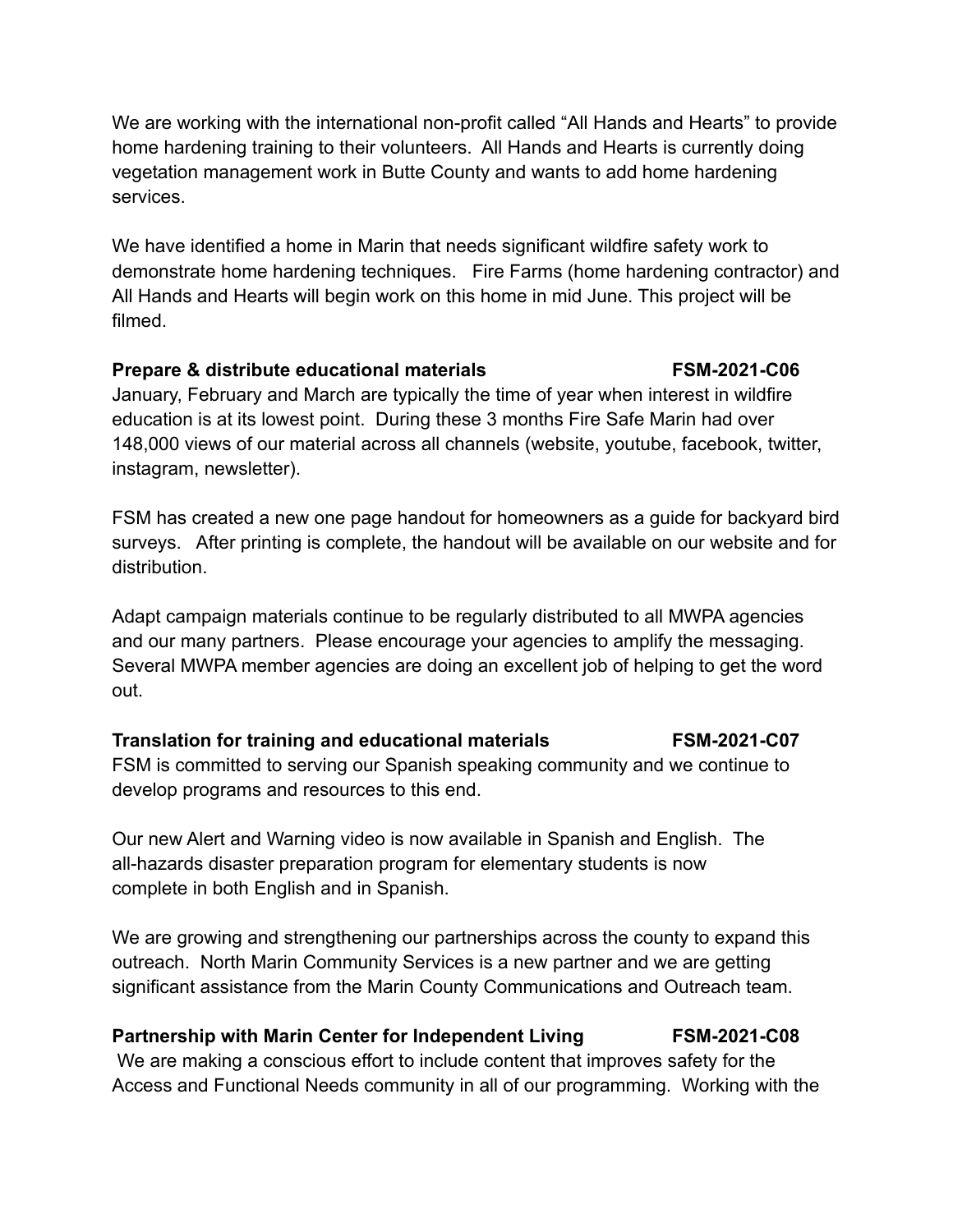Marin Center for Independent Living, wildfire safety content has been added to their new Powered and Prepared Instruction Booklet and our respective websites. MCIL will be tabling at Ember Stomp.

### **Provide training to Marin Schools <b>FSM-2021-C09**

FSM Marin meets regularly with the LEAD project at Terra Linda High School and we are assisting students with another project at the Marin School of Environmental Leadership. Both groups will be showing their projects at Ember Stomp. We created both wildfire safety and all hazard training programs in Spanish and English for the Marin Board of Education.

# **Support Firewise sites FSM-2021-C10**

We submitted an application to fund 14 Firewise Site vegetation management projects through the PGE Fire Safe Council Grant program. Projects range in size from \$2,000-\$10,000. We are optimistic that our grant will be approved and the work will be completed this summer/fall, further reducing wildfire fuels in vulnerable areas.

# **Support Defensible Space Inspection Program FSM-2021-C11**

We plan to update and expand our website links to the home evaluation program inspection form. We continue to host regular meetings with prevention officers from each MWPA zone to learn how we can better support this important program with training and educational materials. We have participated in the training for new hires in Central & West Marin.

## **Maintain comprehensive website FSM-2021-C12**

We are adding more video content, checklists and a new feature that includes some questions that homeowners can use when working with vendors and contractors to ensure that they are well informed about wildfire safety resources and practices. We are continually reviewing and updating the website to make improvements.

# **Timely response to resident inquiries FSM-2021-C13**

We provide prompt, typically same day, responses to inquiries from the public. This ensures consistent messaging and reduces the workload of local fire agencies.

# Distribute monthly newsletter **FSM-2021-C14**

We recently added hundreds of new subscribers to our newsletter as a result of the Adapt Campaign advertising with the Independent Journal Our content has been expanded and each month we curate a selection of timely and interesting articles, fire smart landscaping tips, updates from MWPA, and upcoming events. We now have over